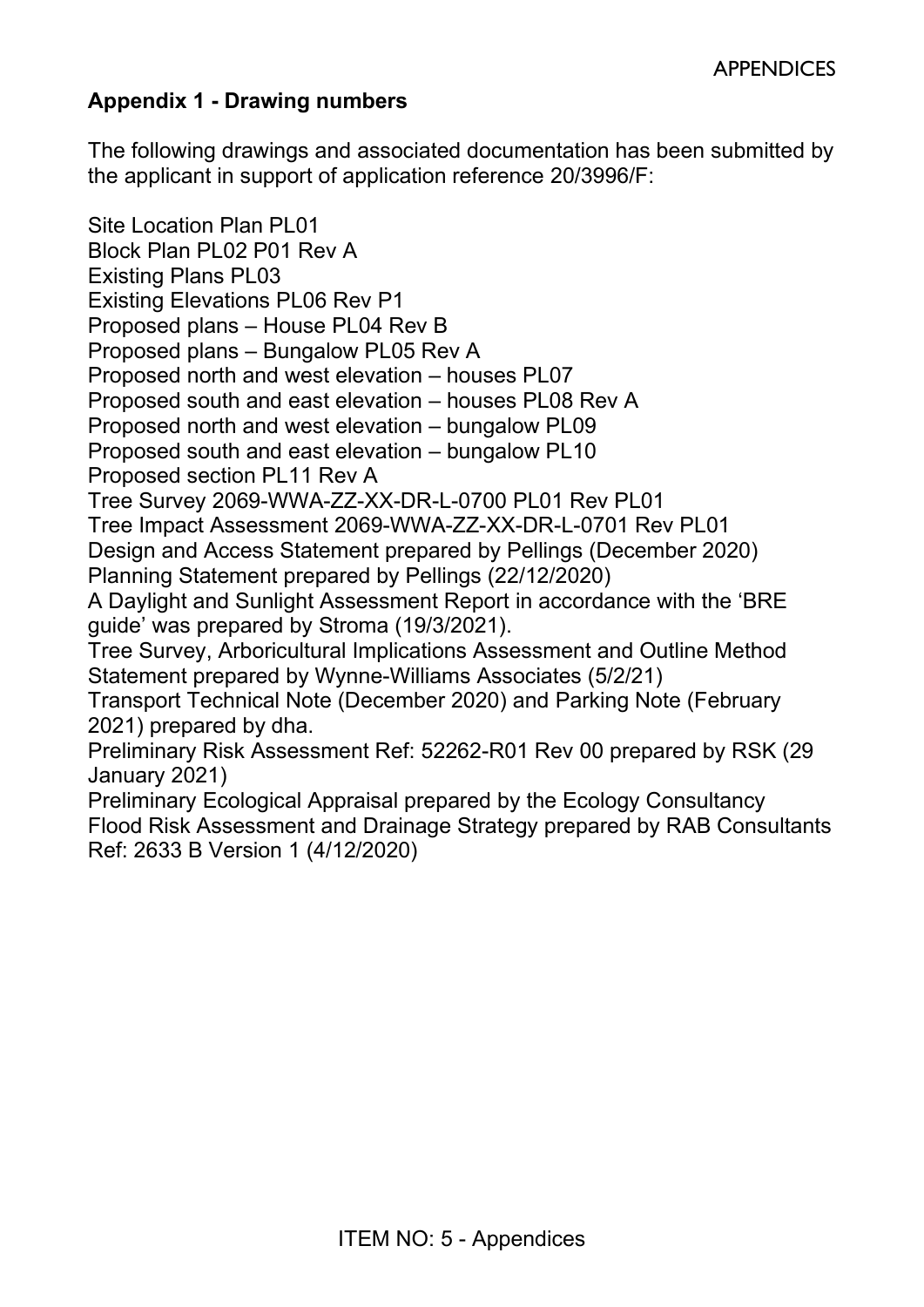## **Appendix 2 – Conditions and Informatives**

#### 1. **Conditions and Reasons for Application Reference 20/3996/F:**

#### **01. Time Limit**

The development to which this permission relates must be begun not later than the expiration of three (3) years beginning with the date on which the permission is granted.

**Reason:** As required by Section 91 of the Town and Country Planning Act 1990.

#### **02. Approved Drawings**

The development hereby permitted shall be carried out in accordance with the following approved plans:

Site Location Plan PL01 Block Plan PL02 P01 Rev A Existing Plans PL03 Existing Elevations PL06 Rev P1 Proposed plans – House PL04 Rev B Proposed plans – Bungalow PL05 Rev A Proposed north and west elevation – houses PL07 Proposed south and east elevation – houses PL08 Rev A Proposed north and west elevation – bungalow PL09 Proposed south and east elevation – bungalow PL10 Proposed section PL11 Rev A Tree Survey 2069-WWA-ZZ-XX-DR-L-0700 PL01 Tree Impact Assessment 2069-WWA-ZZ-XX-DR-L-0701 Design and Access Statement prepared by Pellings (December 2020) Planning Statement prepared by Pellings (22/12/2020) A Daylight and Sunlight Assessment Report in accordance with the 'BRE guide' was prepared by Stroma (19/3/2021). Tree Survey, Arboricultural Implications Assessment and Outline Method Statement prepared by Wynne-Williams Associates (5/2/21) Transport Technical Note (December 2020) and Parking Note (February 2021) prepared by dha. Preliminary Risk Assessment Ref: 52262-R01 Rev 00 prepared by RSK (29 January 2021) Preliminary Ecological Appraisal prepared by the Ecology Consultancy Flood Risk Assessment and Drainage Strategy prepared by RAB Consultants Ref: 2633 B Version 1 (4/12/2020)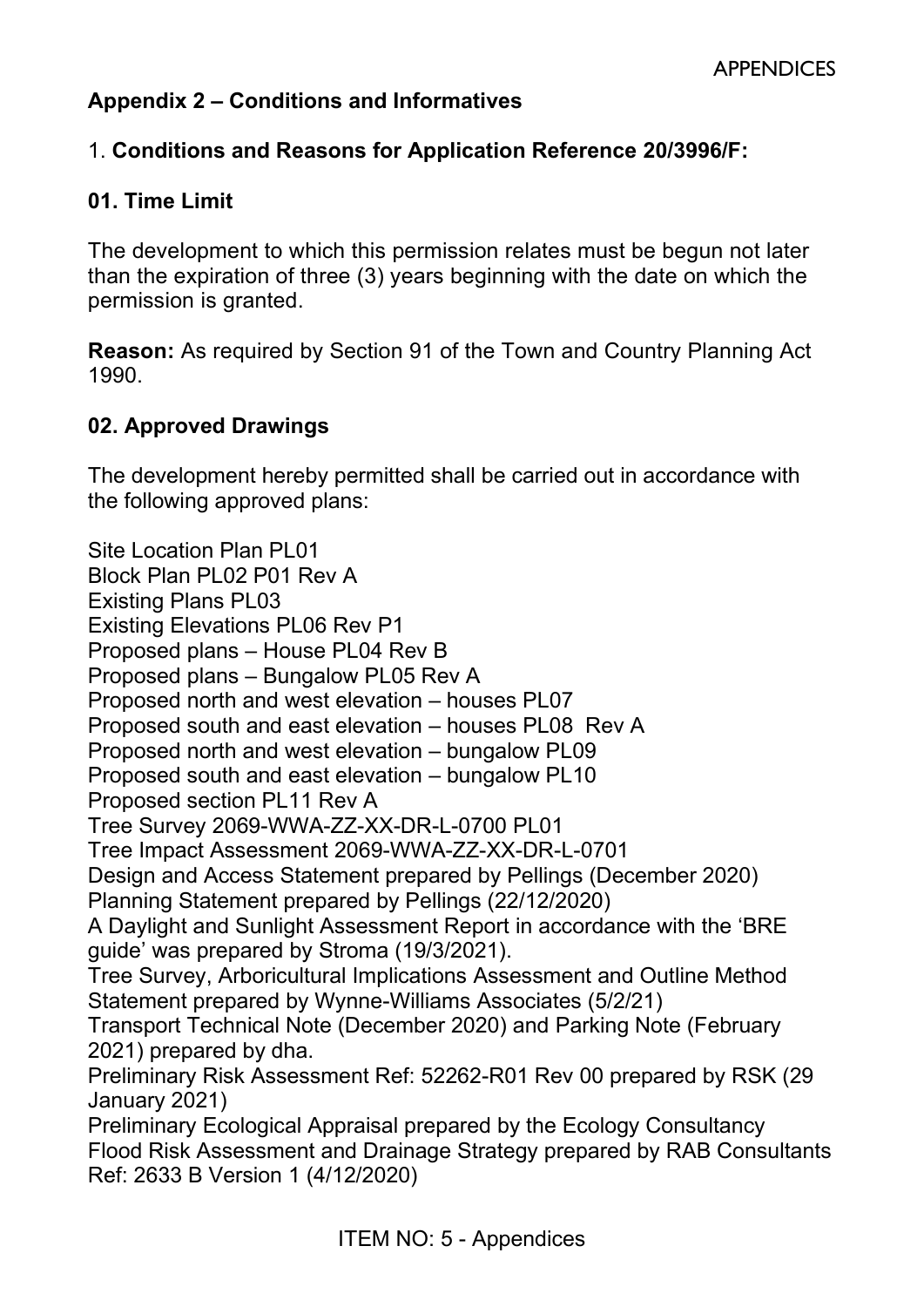**Reason:** For the avoidance of doubt and in the interests of proper planning.

## **03. Details of Materials**

- a. No above ground works shall commence on site until a detailed schedule and samples of all **external materials and finishes, windows and external doors, roof coverings, water pipes, cycle and bin store, boundary treatments and pavement** to be used on the buildings have been submitted to and approved in writing by the local planning authority.
- b. This should include detailed section drawings of all type walls (scale 1:5 and 1:10), showing the joints of all adjoining materials and interface of doors and windows with sills, walls and pavements.
- c. The development shall be carried out in accordance with the approved details.

**Reason:** To ensure that the local planning authority may be satisfied as to the external appearance of the building(s) and to comply with Policy D4 of the London Plan (2021), and Policies DH1 and DH(a) of the Royal Greenwich Local Plan: Core Strategy with Detailed Policies (July 2014).

# **04. Removal of PD Rights (Extensions)**

Notwithstanding the Town and Country Planning (General Permitted Development) Order 2015 (or any Order revoking, re-enacting or modifying that Order), no extensions or alterations to the building(s) hereby approved shall be carried out without the prior written permission of the local planning authority.

**Reason:** In order that, in view of the nature of the development hereby permitted, the local planning authority may have the opportunity of assessing the impact of any further development and to comply with policy D4 of the London Plan (2021) and policies DH(1) and DH(b) Core Strategy (July 2014).

# **05. Contaminated Land**

Prior to commencement of the development approved by this planning permission, the following components of a scheme to deal with the risks associated with contamination of the site shall each be submitted to and approved, in writing, by the Local Planning Authority:

a. A site investigation scheme, based on the Preliminary Risk Assessment prepared by RSK (January 2021) to characterise the site and provide information for a detailed assessment of the risk to all receptors that may be affected, including those off site.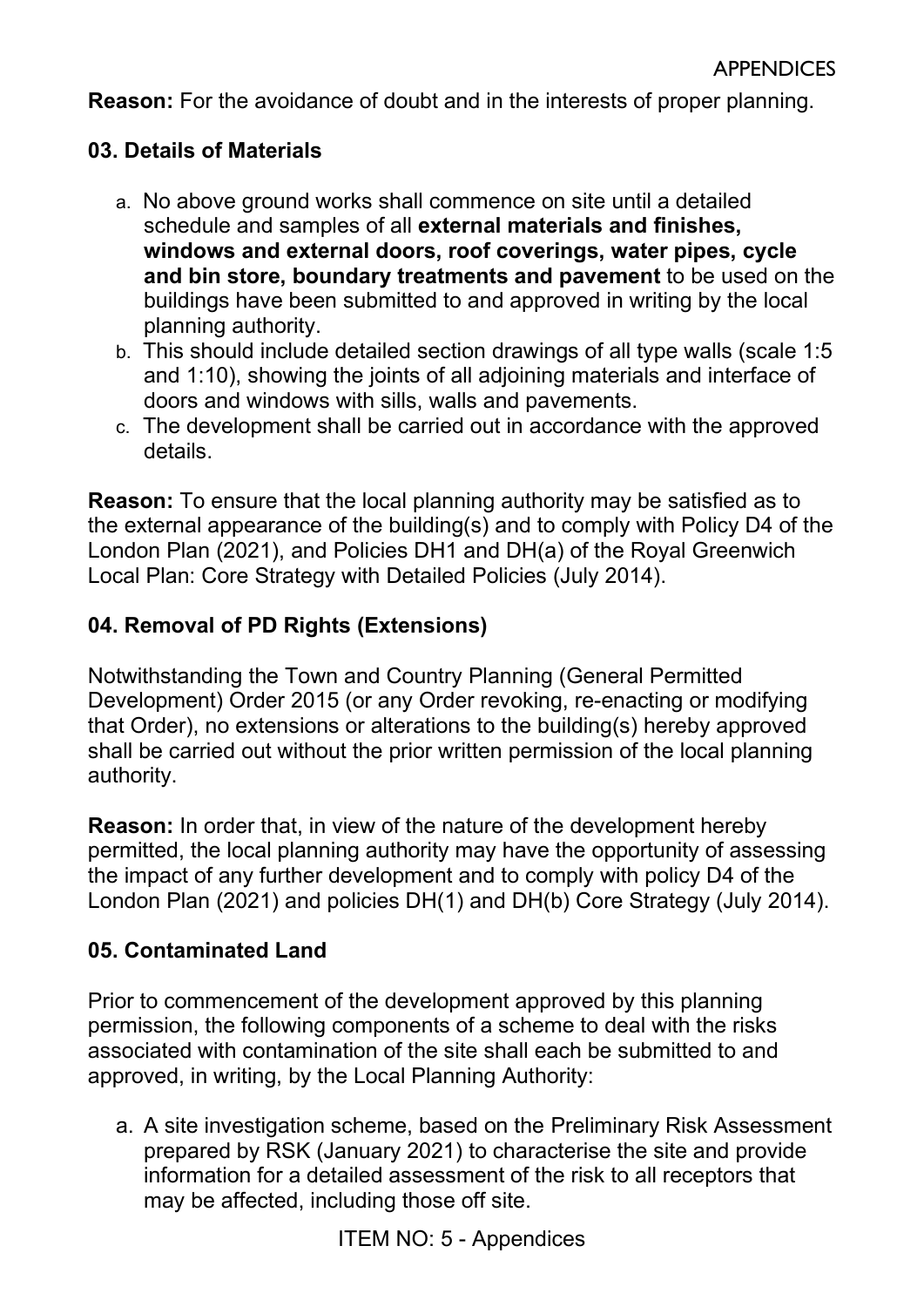- b. The results of the site investigation and the detailed risk assessment referred to in (a) and, based on these, an options appraisal and remediation strategy giving full details of the remediation measures required and how they are to be undertaken.
- c. A verification plan providing details of the data that will be collected in order to demonstrate that the works set out in the remediation strategy in (b) are complete and identifying any requirements for longer-term monitoring of pollutant linkages, maintenance and arrangements for contingency action.

The development shall be carried out in accordance with the approved remediation strategy and verification plan.

**Reason:** Potential sources of contamination associated with historical uses of the site should be further investigated to ensure that there is not an unacceptable risk to health and controlled waters in line with the aims of the National Planning Policy Framework (NPPF) and with Policies E(a) and E(e) of the Royal Borough of Greenwich Local Plan: Core Strategy with Detailed Policies (2014).

#### **06. Verification Report**

The development shall not be occupied until a verification report demonstrating completion of works set out in the approved remediation strategy and the effectiveness of the remediation shall be submitted to and approved, in writing, by the local planning authority.

The verification report shall include results of sampling and monitoring carried out in accordance with the approved verification plan to demonstrate that the site remediation criteria have been met. It shall also include any plan (a 'longterm monitoring and maintenance plan') for longer-term monitoring of pollutant linkages, maintenance and arrangements for contingency action, as identified in the verification plan. The long-term monitoring and maintenance plan shall be implemented as approved.

**Reason:** Should remediation be deemed necessary, the applicant should demonstrate that any work has been carried out effectively and the environmental and health risks have been satisfactorily managed so that the site is deemed suitable for use; in accordance with the aims of the National Planning Policy Framework (NPPF) (2019) and Policies E(a) and E(e) of the Royal Borough of Greenwich Local Plan: Core Strategy with Detailed Policies (2014).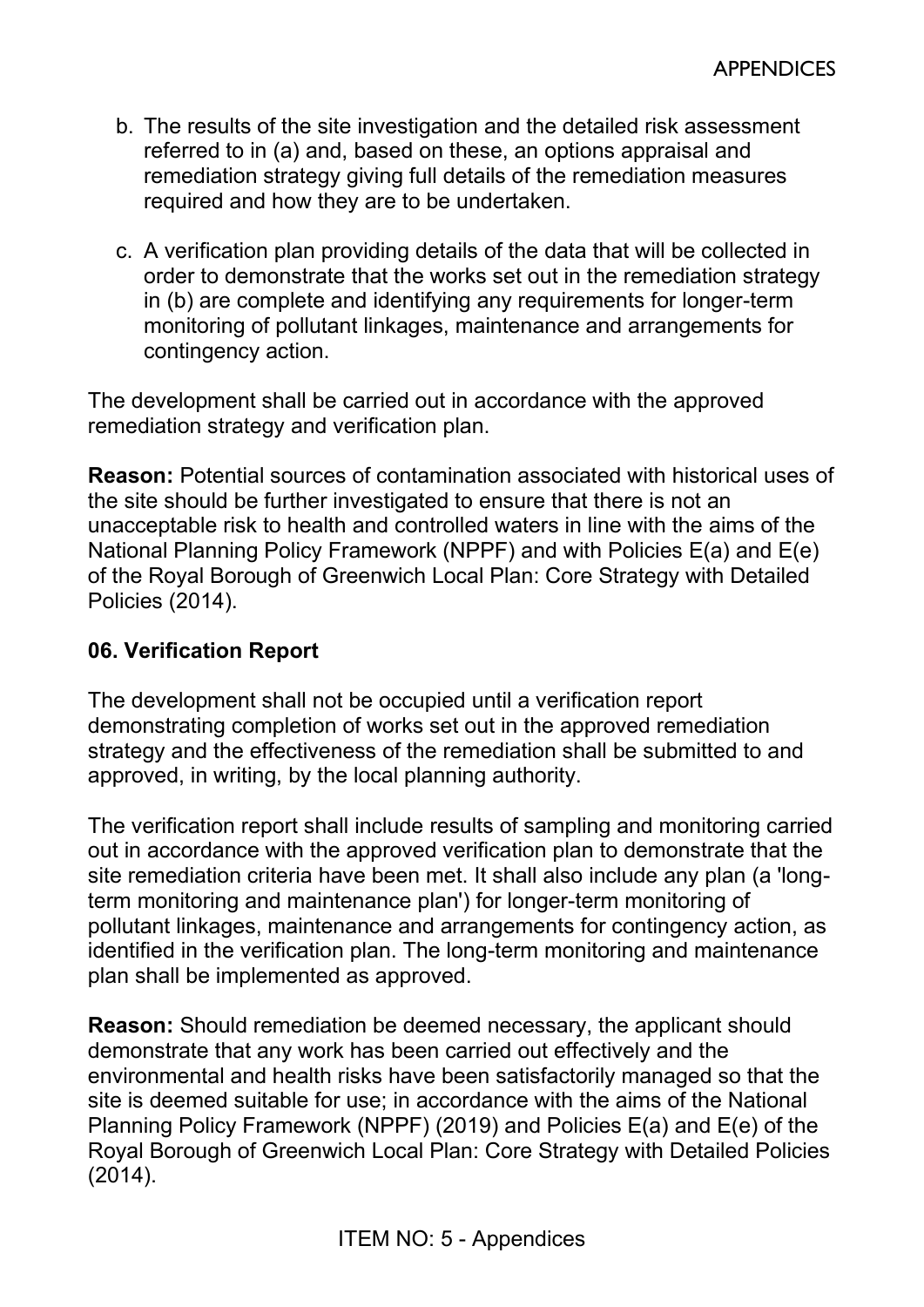#### **07. Unsuspected Contamination**

If, during development, contamination not previously identified is found to be present at the site then no further development (unless otherwise agreed in writing with the local planning authority) shall be carried out until the developer has submitted a remediation strategy to the local planning authority detailing how this unsuspected contamination shall be dealt with and obtained written approval from the local planning authority. The remediation strategy shall be implemented as approved.

Reason: to ensure that environmental and health risks have been satisfactorily managed so that the site is deemed suitable for use; in accordance with the aims of the National Planning Policy Framework (NPPF); and with Policies E(e) of the Royal Borough of Greenwich Local Plan: Core Strategy with Detailed Policies (2014).

### **08. Unexploded Ordnance (UXO)**

- a. Prior to the commencement of works a Detailed Risk Assessment and Intrusive UXO Survey, based on the Preliminary Risk Assessment prepared by RSK (January 2021) to characterise the site and provide information for a detailed assessment of the risk to all receptors that may be affected, including those off site.
- b. Following the results and outcomes of the Preliminary and Detailed Risk Assessments, a Risk Mitigation Plan giving full details of the mitigation measures required and how they are to be undertaken. This requires the provision of both a Mitigation Implementation and Verification Plan.
- c. Details attaining to Operational UXO Emergency Response Plan; and UXO Safety & Awareness Briefings – must also be provided.

The identified mitigation must be carried out in accordance with the approved details.

d. On completion of the above (b) a final Verification Report is required to demonstrate that the works set out in (b) have been completed, along with any requirements for longer-term monitoring of risks, maintenance and arrangements for contingency action.

**Reason:** To ensure that appropriate arrangements are in place in the event of the discovery of UXO and to ensure that environmental and health risks have been satisfactorily managed so that the site is deemed suitable for use; in accordance with the aims of the National Planning Policy Framework (NPPF); and with Policies E(e) of the Royal Borough of Greenwich Local Plan: Core Strategy with Detailed Policies (2014).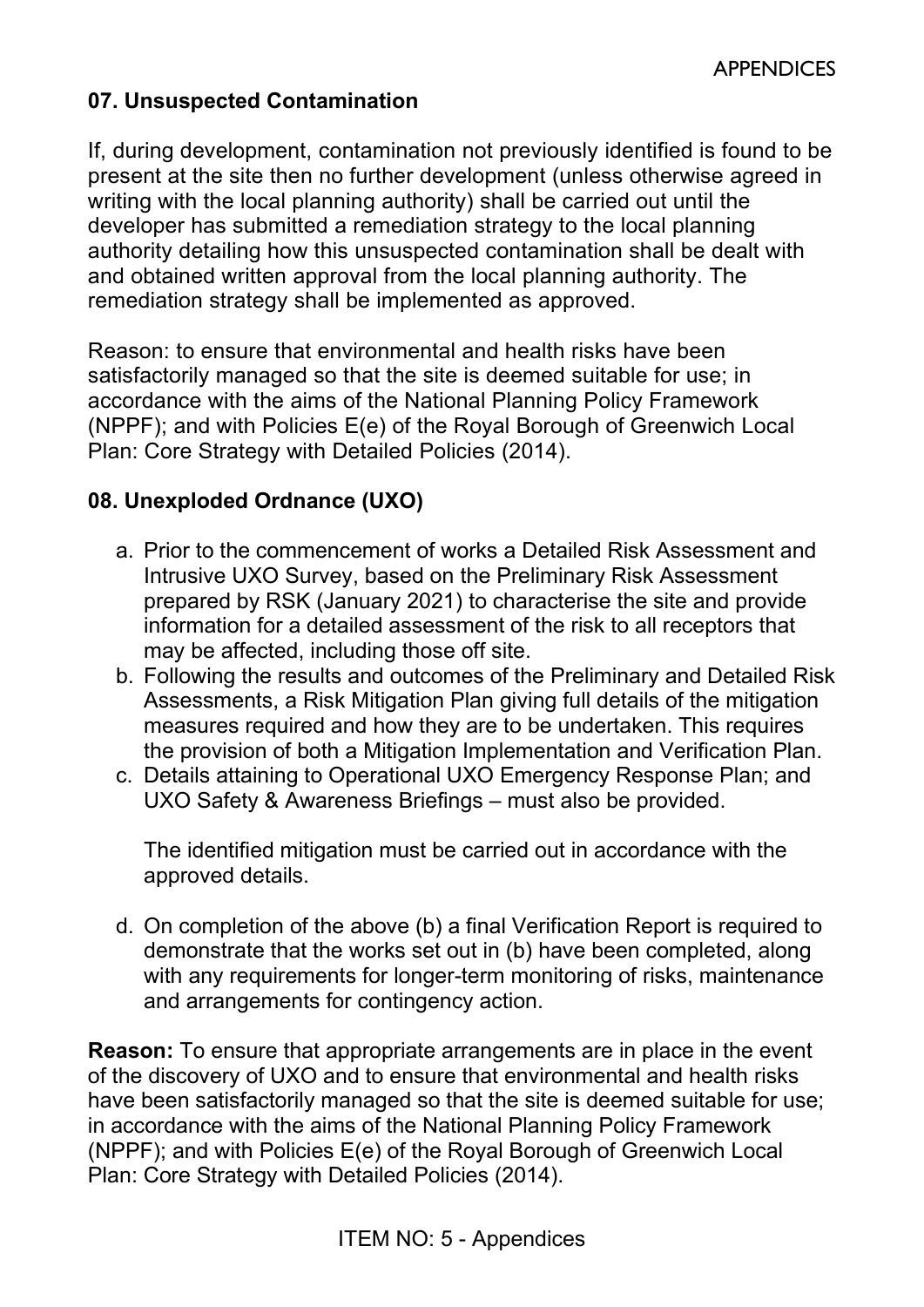#### **09. Construction method statement**

Prior to the commencement of the development, a Construction Method Statement shall be submitted to, and approved in writing by, the Local Planning Authority. The Method Statement shall include full details of the following:

- *Specification of equipment with likely noise and vibration levels to be generated during demolition and construction works;*
- *Details of any proposed noise screening measures;*
- *Proposals for monitoring noise and procedures to be put in place where agreed noise levels are exceeded;*
- *Identification of the roles and responsibilities with regard to managing and reporting on the demolition and construction phase noise and vibration measures*

Works of demolition and construction shall be carried out during normal working hours, i.e. 08:00 to 18:00 hours Monday to Friday, and 08:00 to 13:00 hours on Saturdays, with no noisy working audible at the site boundary being permitted on Sundays or Bank Holidays.

The development shall be carried out in accordance the approved Construction Method Statement.

**Reason:** In order to safeguard the amenities, health and safety of neighbouring properties and occupiers and of the area generally, and to ensure compliance with Policies T4 and T7 of the London Plan (2021) and Policy E(a) of the Royal Greenwich Local Plan: Core Strategy with Detailed Policies (Adopted July 2014).

### **10. Accessible and Adaptable Dwellings**

- a. Prior to development drawings illustrating that the dwellings hereby permitted comply with Building Regulation Approved Document M4 category 2 'accessible and adaptable dwellings' have been submitted to and approved in writing by the Local Planning Authority in consultation with the Council's Housing Occupational Therapist.
- b. The development shall be built in accordance with the approved documents and retained for the lifetime of the development.

**Reason:** To accord with Policy D5 and D7 of the London Plan (2021) as amended and Policy H5 of the Royal Greenwich Core Strategy and Detailed Policies 2014.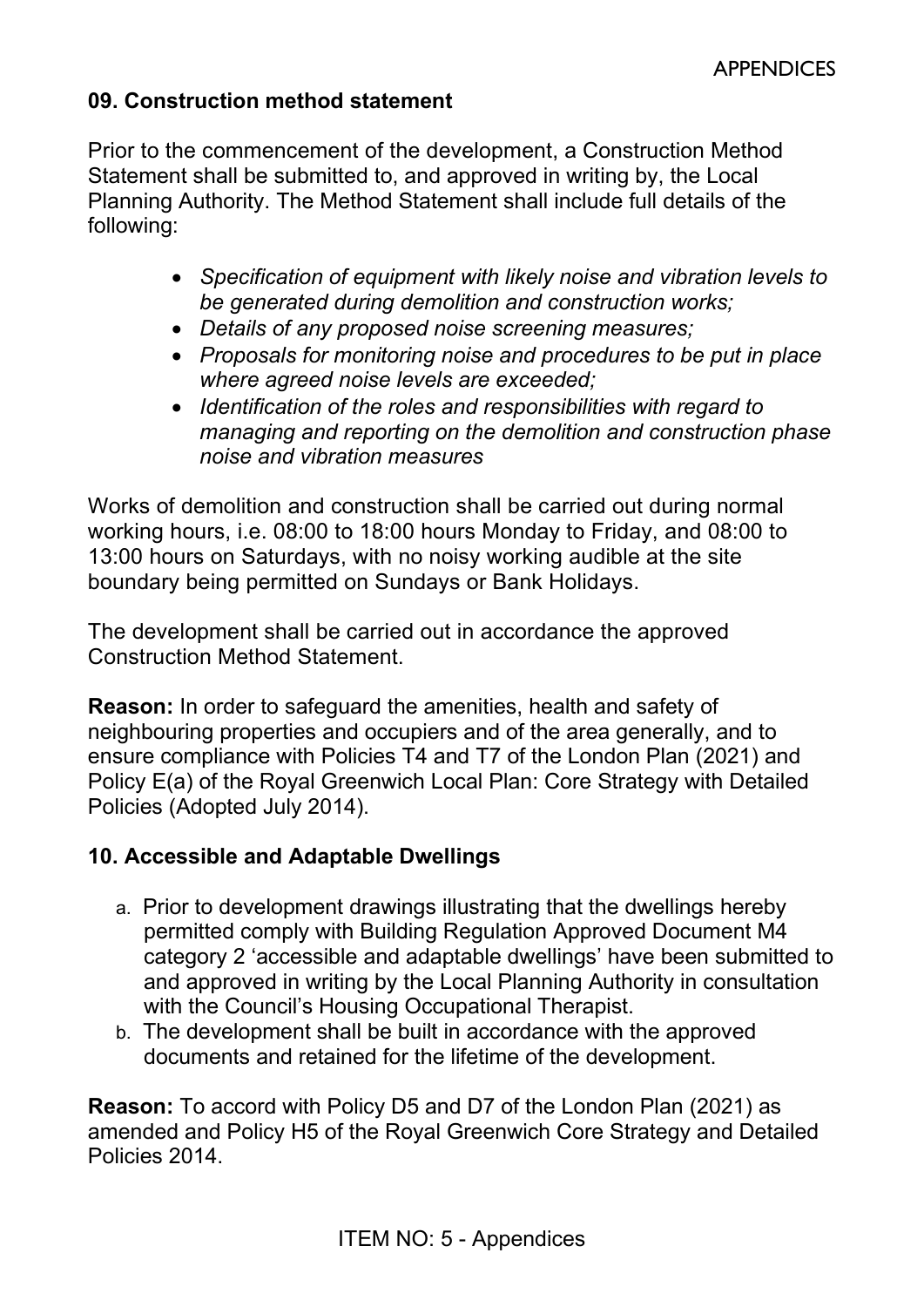## **11. Water Efficiency**

The development hereby permitted shall comply with Regulation 36(2)(b) of the Building Regulations 2010 (as amended by the Building Regulations (Amendment) Regulations 2015/767) and as set out in section G2 of the Building Regulations Approved Document (110 litres per person per day).

**Reason:** To comply with Policy SI 5 London Plan (2021) and Policy DH1 of the Royal Greenwich Core Strategy and Detailed Policies 2014.

### **12. Energy and Carbon Performance**

- a. The development hereby permitted shall seek to achieve one hundred per cent (100%) reduction in regulated building carbon dioxide emissions over Part L 2013 of the building regulations and achieve no less than a thirty five per cent (35%) reduction in building carbon dioxide emissions over Part L 2013 of the building regulations.
- b. Prior to the commencement of the development an energy statement shall be submitted to and approved in writing by the Local Planning Authority. This must detail how the development proposals, in accordance with the energy hierarchy, meet the required minimum 35% reduction target.
- c. Prior to first occupation of the building the developer shall submit evidence that the minimum 35% reduction over Part L 2013 of the building regulations has been achieved.

**Reason:** To minimise future carbon dioxide emissions and mitigate climate change, and to comply with London Plan (2021) Policy SI 2 (Minimising greenhouse gas emissions) and Policy E1 (Carbon Emissions) of the Royal Greenwich Core Strategy and Detailed Policies 2014.

### **13. On-site renewable energy technologies – monitoring**

To monitor the effectiveness of the renewable energy technologies, including ASHPs and solar PV, a monitoring agreement will be signed with the Local Planning Authority prior to first occupation to comply with the prevailing monitoring requirements which will include the installation of an on-site automatic meter reading (AMR) device by the developer and provision of readings on an annual basis for a period of 5 years following installation and operation of the renewable energy technology.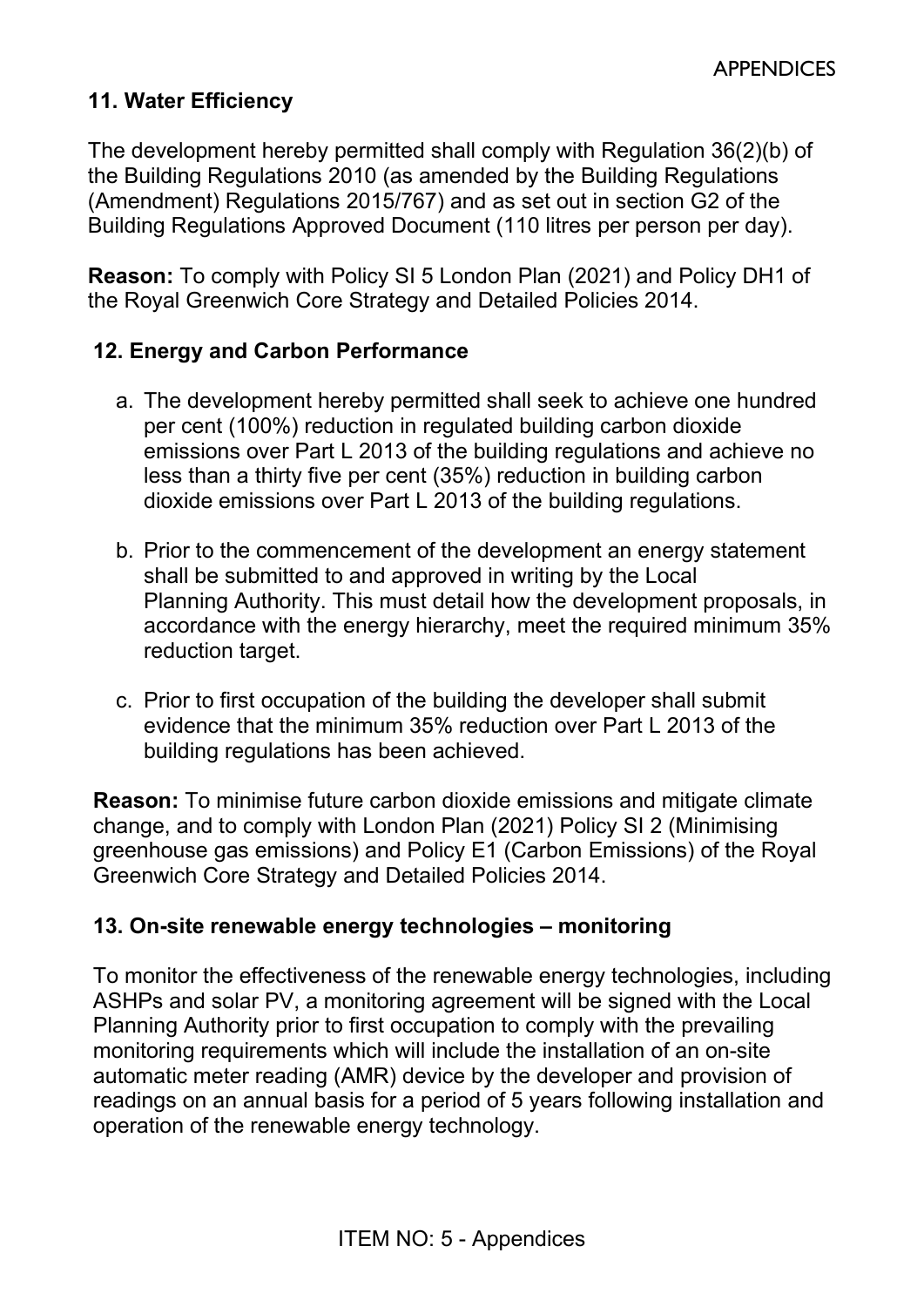**Reason:** To contribute towards carbon dioxide emission reduction and to comply with London Plan Policy S1 2(Minimising greenhouse gas emissions) and Core Strategy policy E1 (Carbon Emissions).

### **14. Landscape and Biodiversity Details**

Prior to commencement of the development hereby approved and notwithstanding approved document Preliminary Ecological Appraisal prepared by the Ecology Consultancy full details from a suitably qualified ecologist specifying how the landscape features have been developed for biodiversity and ecological enhancement shall be submitted to and approved in writing by the Local Planning Authority. Development proposals must ensure that there will be no net loss of biodiversity and, wherever possible, make a positive contribution to the protection, enhancement and creation of biodiversity. Details shall include;

- A landscape plan specifying proposed species, including a portion of native species (a target of 75% native to 25% non-native plant species should be utilised where possible);
- Details of replacement trees, and
- Details of Bird boxes including number, location and design.

The development shall be carried out in accordance the approved details.

**Reason:** To increase the biodiversity of the site, to mitigate any impact from the development hereby approved and to comply with London Plan (2021) policy G6 (Biodiversity and Access to Nature) and policy OS4 (Biodiversity) of the Royal Greenwich Core Strategy and Detailed Policies 2014.

### **15. Protection of Trees During Construction**

The scheme shall be implemented in accordance with the Tree Protection Plan prepared by Wynne-Williams Associates and which consist of the following documents:

- Tree Survey, Arboricultural Implications Assessment and Outline Method Statement prepared by Wynne-Williams Associates (5/2/21)
- Tree Survey (2069-WWA-ZZ-XX-DR-L-0700 PL01 Rev PL01), and
- Tree Impact Assessment (2069-WWA-ZZ-XX-DR-L-0701 Rev PL01)

**Reason**: To safeguard the health and safety of trees during building operations and the visual amenities of the area generally and to comply with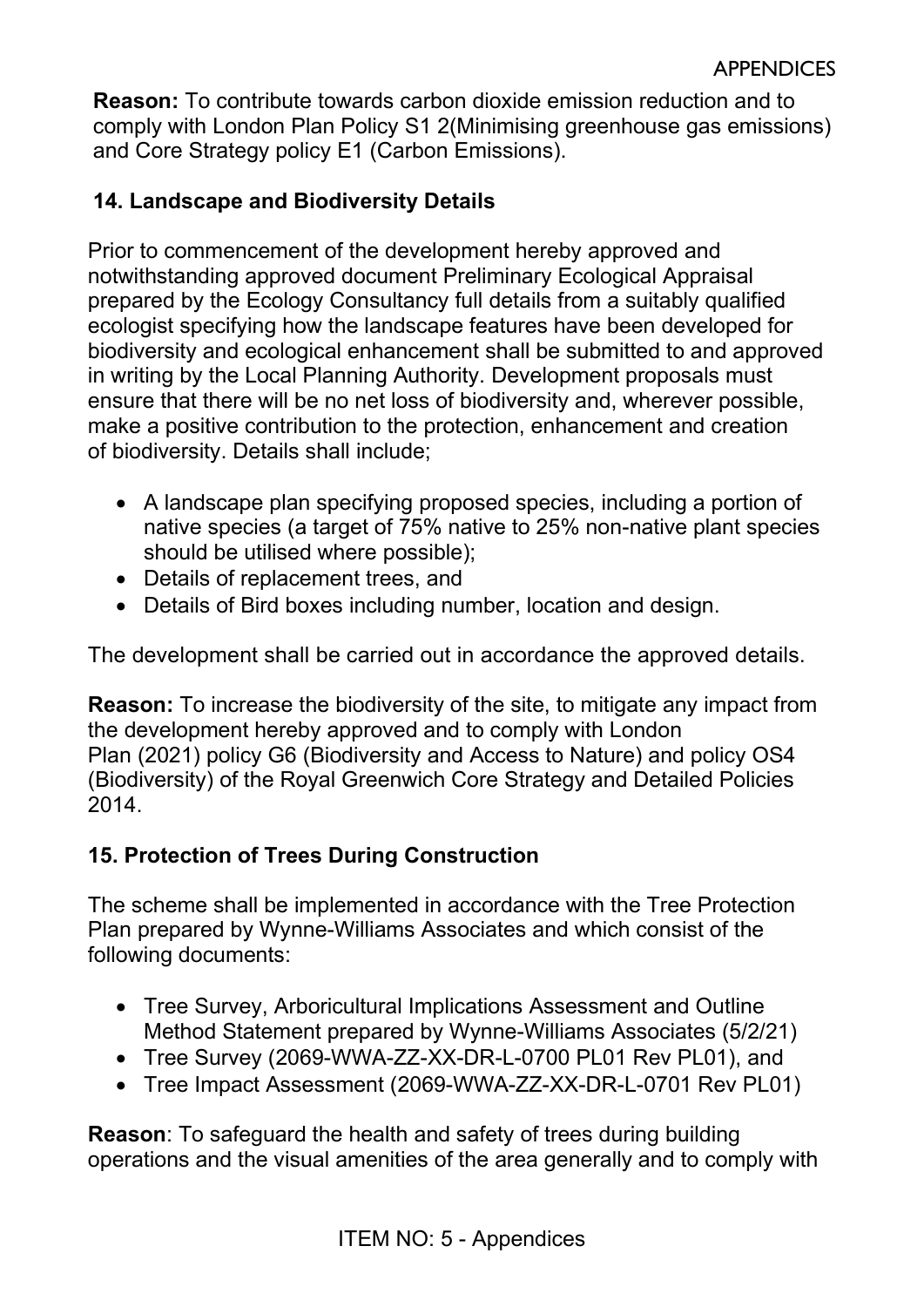London Plan (2021) policy G7 (Trees and Woodlands) and Royal Greenwich Core Strategy and Detailed Policies 2014 policy OS4 (Biodiversity).

## **16. Timing of vegetation clearance (breeding birds)**

In accordance with the submitted Preliminary Ecological Appraisal prepared by the Ecology Consultancy all removal and pruning of trees shall be undertaken between September and February inclusive. If this is not possible then a suitably qualified ecologist shall check the areas concerned immediately prior to the clearance works to ensure that no nesting or nestbuilding birds are present. If any nesting birds are present, then the vegetation shall not be removed until the fledglings have left the nest.

Reason: All wild birds, their nests and young are protected during the nesting period under The Wildlife and Countryside Act 1981 (as amended).

#### **17. Car Park Management Plan**

- a. The development shall not be occupied until a car park management plan has been submitted to, and approved in writing by, the Local Planning Authority.
- b. The car park management plan as approved shall be implemented prior to occupation of the Development and shall thereafter be retained and maintained in accordance with the details approved under (a).

**Reason:** To ensure that safe and secure off-street parking is maintained and managed to that satisfaction of the Council and ensure compliance with Policy IM(c) of the Royal Greenwich Local Plan: Core Strategy with Detailed Policies (Adopted July 2014).

### **18. Cycle and refuse stores**

All cycle parking spaces and refuse stores as shown on block plan PL07 P01 shall be provided and made available for use prior to occupation of the development and maintained thereafter.

**Reason:** To promote sustainable travel and to ensure compliance with Policy T5 'Cycle Parking' of the London Plan (2021) and IM4, IM(b) and IM(c) of the Royal Greenwich Local Plan: Core Strategy with Detailed Policies (Adopted July 2014)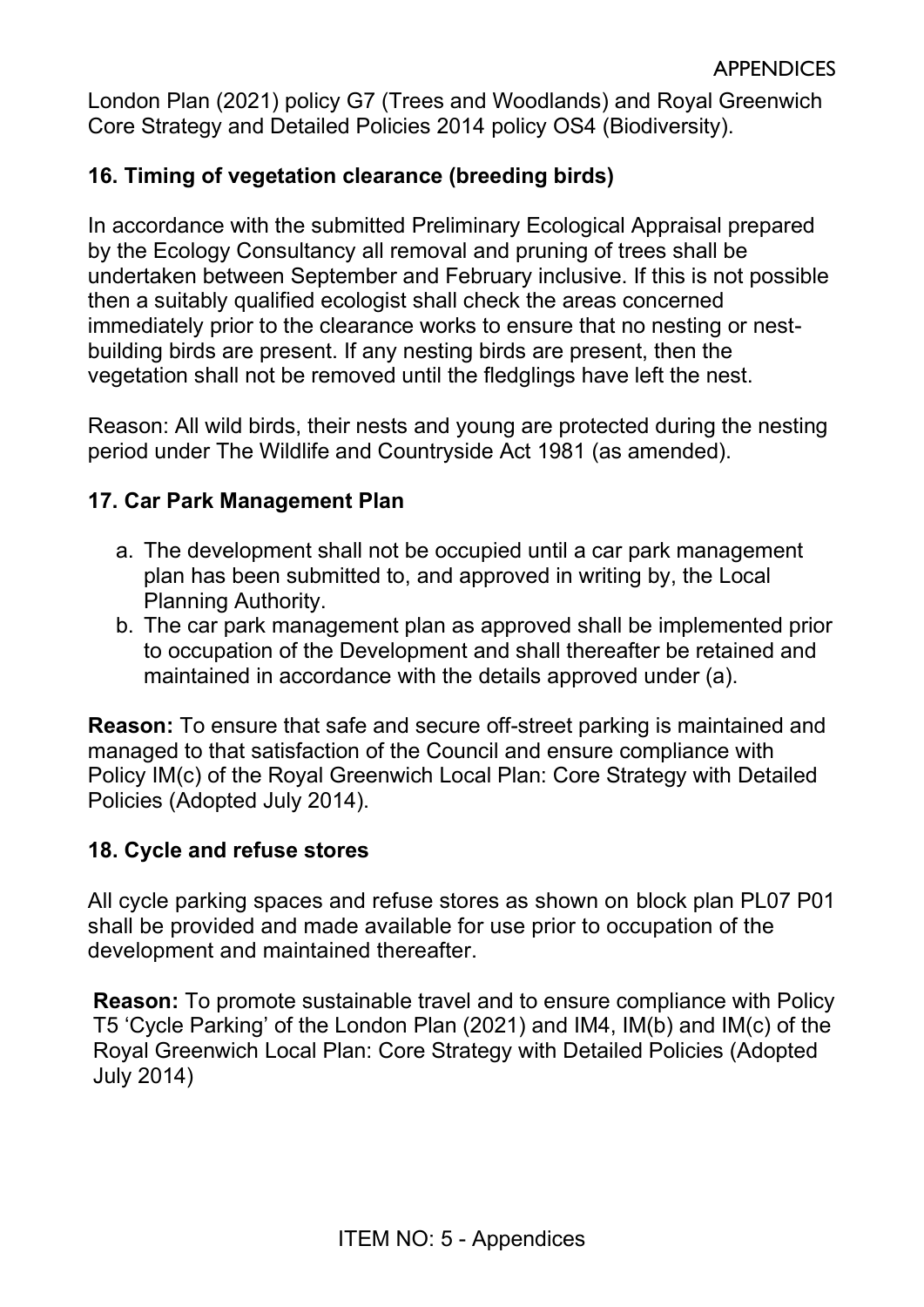## **19. Secure implementation of the FRA**

The development permitted by this planning permission shall only be carried out in accordance with the approved flood risk assessment (Flood Risk Assessment and Drainage Strategy prepared by RAB Consultants Ref: 2633 B Version 1 dated 4/12/2020) and the following mitigation measures detailed within it:

- The finished floor levels should be set to a minimum of 56.237mAOD OR 150mm above local ground level, whichever is greater.
- The site should manage runoff via the combination of Type C permeable pavement and raingardens, as described in section 5.4 and in the drawing of Appendix C of this report.
- The SuDS and drainage features should be maintained in line with Table 8, Table 9 and Table 10.
- An ACO Q-Brake (or similar) flow control device should limit the rate of runoff to 2.5 l/s.
- The site should discharge to the Thames Water surface water manhole 8504.
- A detailed planting schedule for the raingardens should be provided during the detailed design stage.
- A detailed drainage design should be undertaken in the detailed design stage.
- All SuDS features must be installed in line with CIRIA C768 Guidance on the construction of SuDS report.

The mitigation measures shall be fully implemented prior to occupation and subsequently in accordance with the timing / phasing arrangements embodied within the scheme, or any other period as may subsequently be agreed in writing by the local planning authority.

**Reason:** To mitigate against the consequences and probability of flooding and to ensure compliance with Policy S112 of the London Plan (2021) and Policies E2 and E3 of the Royal Greenwich Local Plan: Core Strategy with Detailed Policies (Adopted July 2014).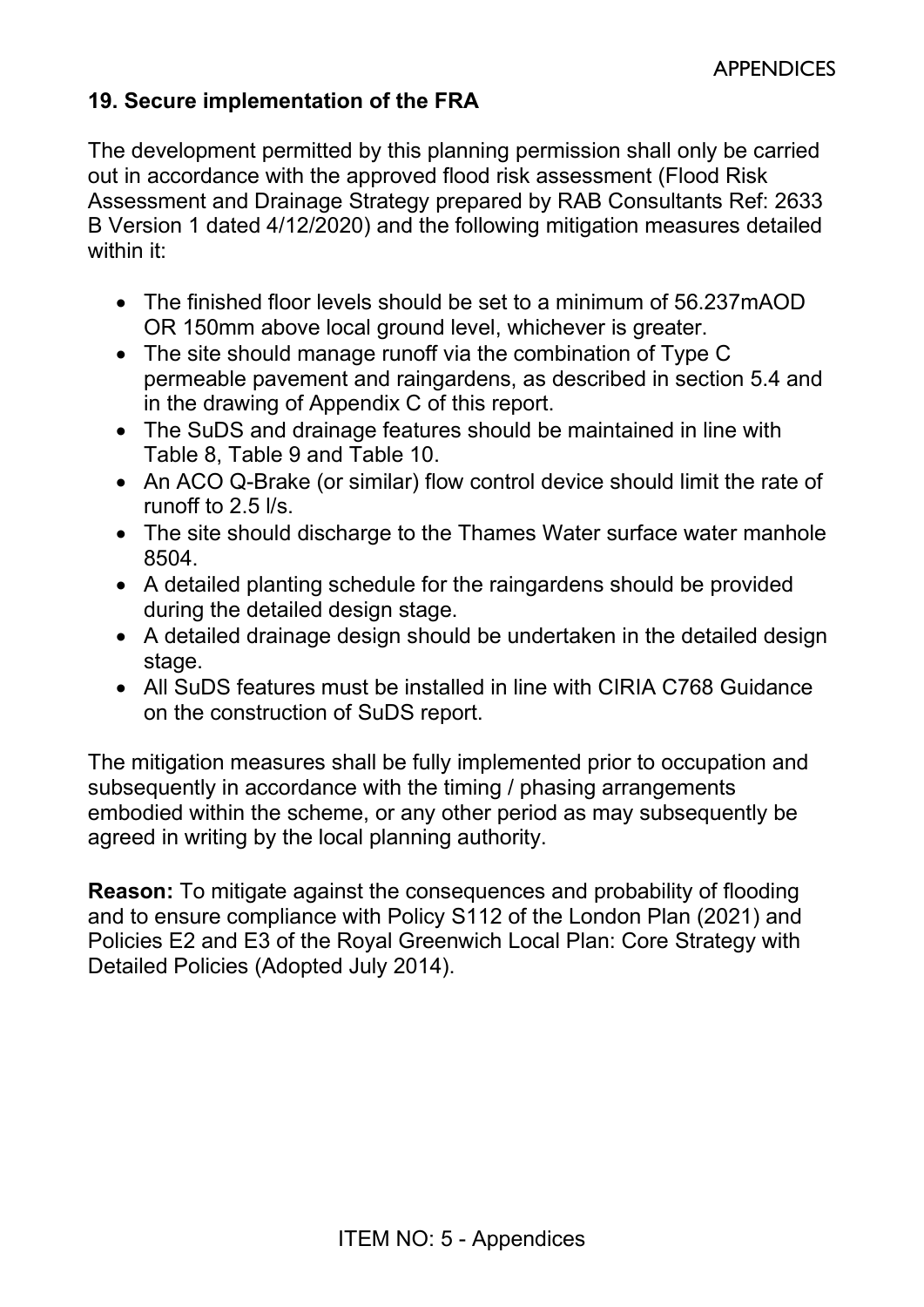## 2. **Informative(s) for Application Reference 20/3996/F:**

#### **1. Positive and proactive statement.**

The Council engages with all applicants in a positive and proactive way through specific pre-application enquiries and the detailed advice available on the Council's website. On this particular application, positive and proactive discussions took place with the applicant prior to the application being submitted through a pre-application discussion. In addition positive discussions took place which resulted in further information and amended plans being submitted.

## **2. Community Infrastructure Levy**

You are advised that the application granted may be subject to the Community Infrastructure Levy ('the CIL'). There are two CIL charges in Royal Greenwich - the Mayoral CIL, which was introduced 1 April 2012; and the local CIL, introduced 6 April 2015. The Council's Planning Obligations Team will review your permission and will confirm if a CIL liability arises. If liable, you will receive a CIL Liability notice that details the amount that will be due on the commencement of development. Prior to starting on site you must submit an Assumption of Liability form and Commencement Notice to the Council. More information on CIL and the necessary forms are available at:

[http://www.royalgreenwich.gov.uk/info/1004/planning\\_policy/1182/community](http://www.royalgreenwich.gov.uk/info/1004/planning_policy/1182/community_infrastructure_levy_cil) [\\_infrastructure\\_levy\\_cil](http://www.royalgreenwich.gov.uk/info/1004/planning_policy/1182/community_infrastructure_levy_cil) 

### **3. Dust Minimisation**

In preparing the scheme of dust minimisation, reference shall be made to the London Plan '[Control of Dust and Emissions](https://www.london.gov.uk/what-we-do/planning/implementing-london-plan/supplementary-planning-guidance/control-dust-and)' SPG. All mitigation measures listed in the Guide appropriate to the size, scale and nature of the development will need to be included in the dust minimisation scheme.

### **4. Fire Safety**

Access for fire appliances and adequate water supplies for firefighting purposes, shall be provided in accordance with as required by Part B5 of the current Building Regulations Approved Document.

#### **5. Occupational Therapists**

The applicant is advised to contact the Council's occupational therapist to inspect the accessible units and check compliance with M4(2). This should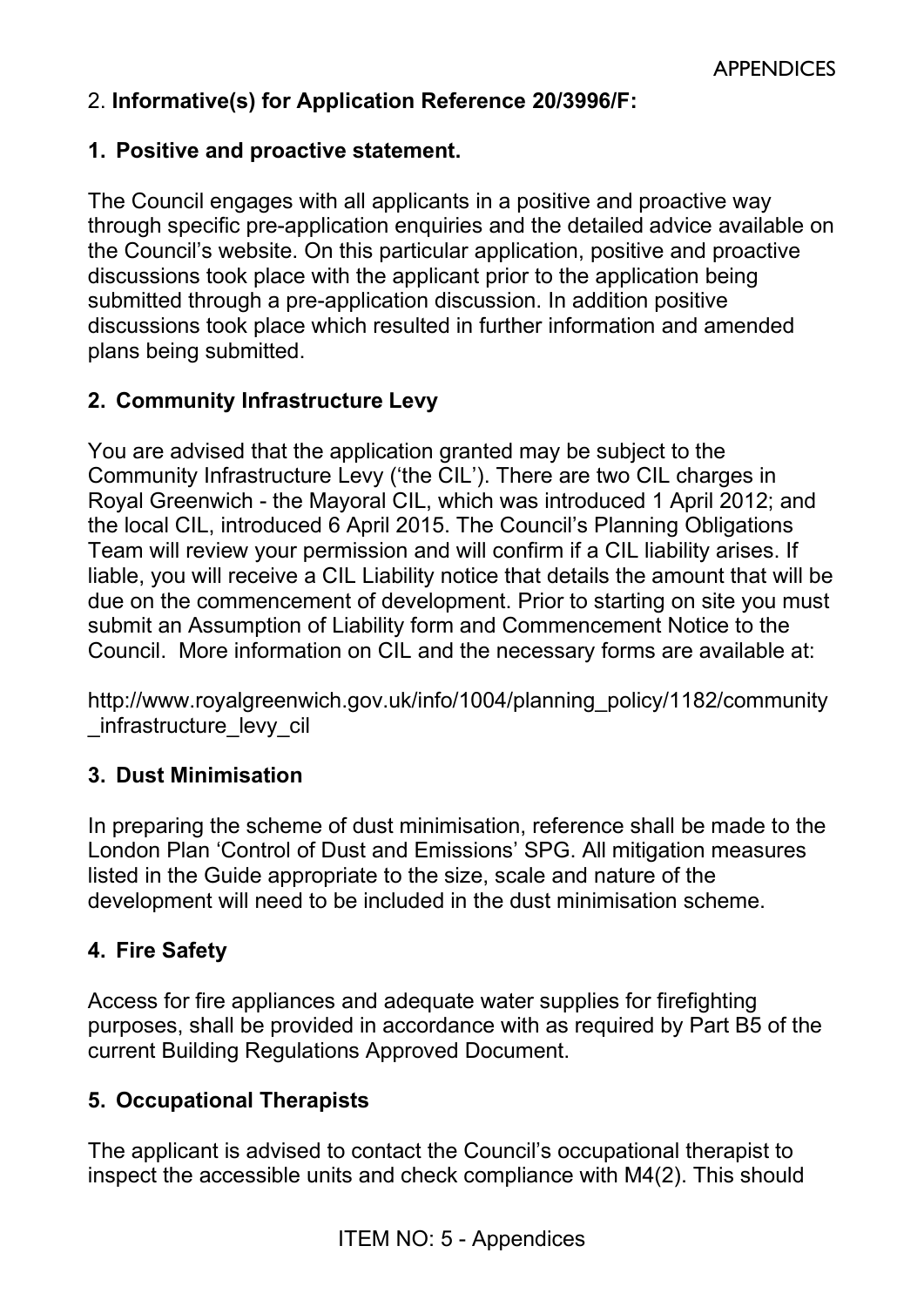happen initially at first fix stage and at agreed intervals thereafter. The Councils occupational therapists can be contacted on 020 8921 2614.

## **6. Code of Practice for Small Scale Building Sites**

The applicant is advised of its requirement to comply with the Council's 'Code of Practice for Small Scale Building Sites' to ensure that disturbance by reason of noise, vibration, dust, smoke etc arising from small scale building works is kept to an acceptable level without the imposition of unnecessary or unduly onerous restrictions on contractors. The code can be found at the following link:

[https://www.royalgreenwich.gov.uk/info/200205/pollution\\_and\\_noise/600/cons](https://www.royalgreenwich.gov.uk/info/200205/pollution_and_noise/600/construction_pollution) [truction\\_pollution](https://www.royalgreenwich.gov.uk/info/200205/pollution_and_noise/600/construction_pollution)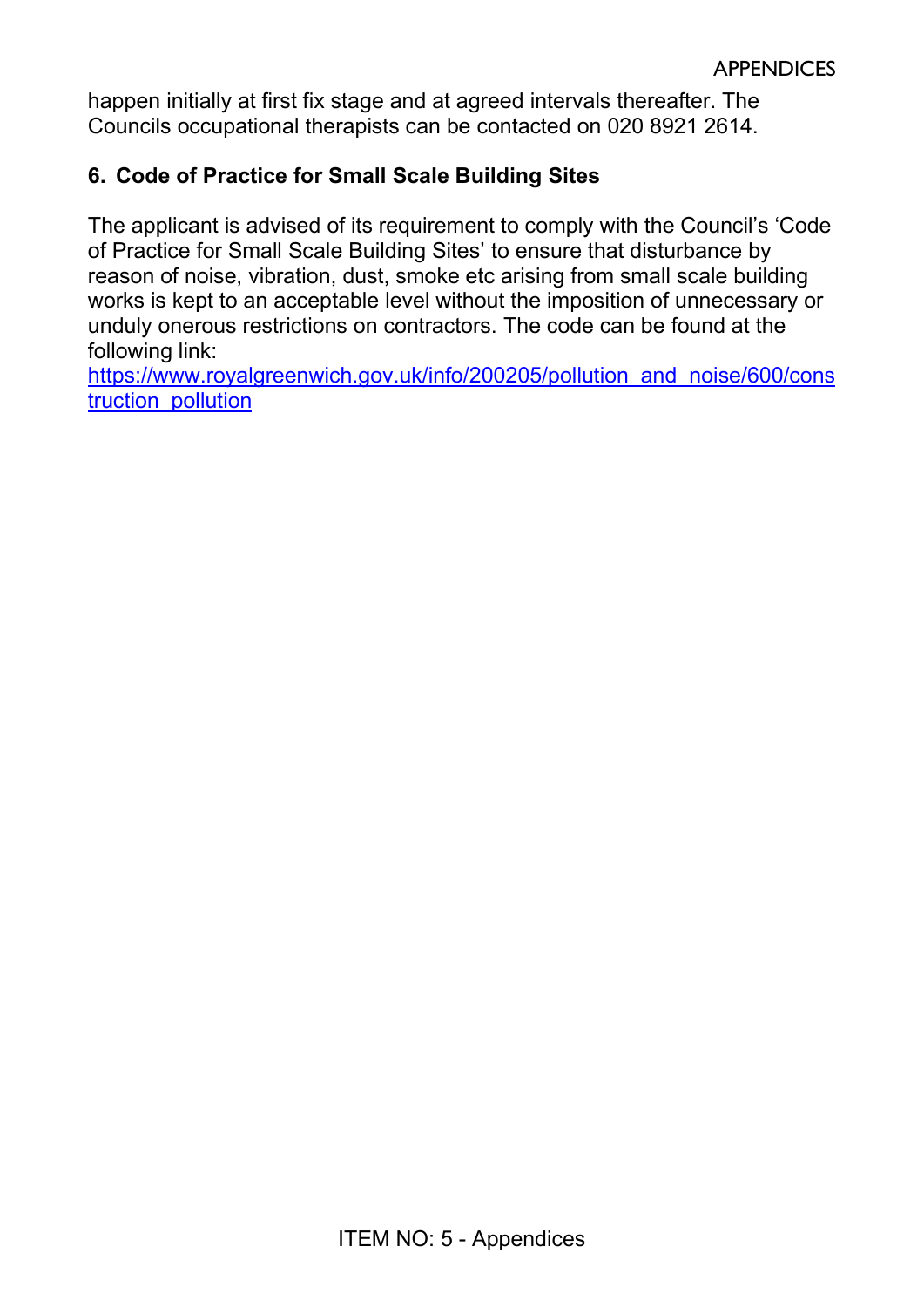**Appendix 3 – National, regional and local planning policies and Supplementary Planning Guidance / Documents.** 

**1. The London Plan (March 2021)** – The following London Plan policies are of consideration:

### *Design*

- D3 Optimising site capacity through the design-led approach
- D4 Delivering Good Design
- D5 Inclusive Design
- D6 Housing quality and standards
- D7 Accessible Housing
- D13 Agent of change
- D14 Noise

### *Housing*

- H1 Increasing Housing Supply
- H2 Small Sites
- H4 Delivering affordable housing
- H<sub>10</sub> Housing size mix

### *Green Infrastructure and Natural Environment*

- G6 Biodiversity and access to nature
- G7 Trees and woodlands

### *Sustainable Infrastructure*

- SI 1 Improving air quality
- SI 2 Minimising greenhouse gas emissions
- SI 3 Energy infrastructure
- SI 5 Water infrastructure
- S112 Flood risk management

### *Transport*

- T4 Assessing and mitigating transport impacts
- T5 Cycle Parking
- T6 Car Parking
- T6.1 Residential Parking
- T6.5 Non-residential disabled persons parking
- T7 Deliveries, servicing and construction

#### *Funding the London Plan*

DF1 Delivery of the Plan and Planning Obligations